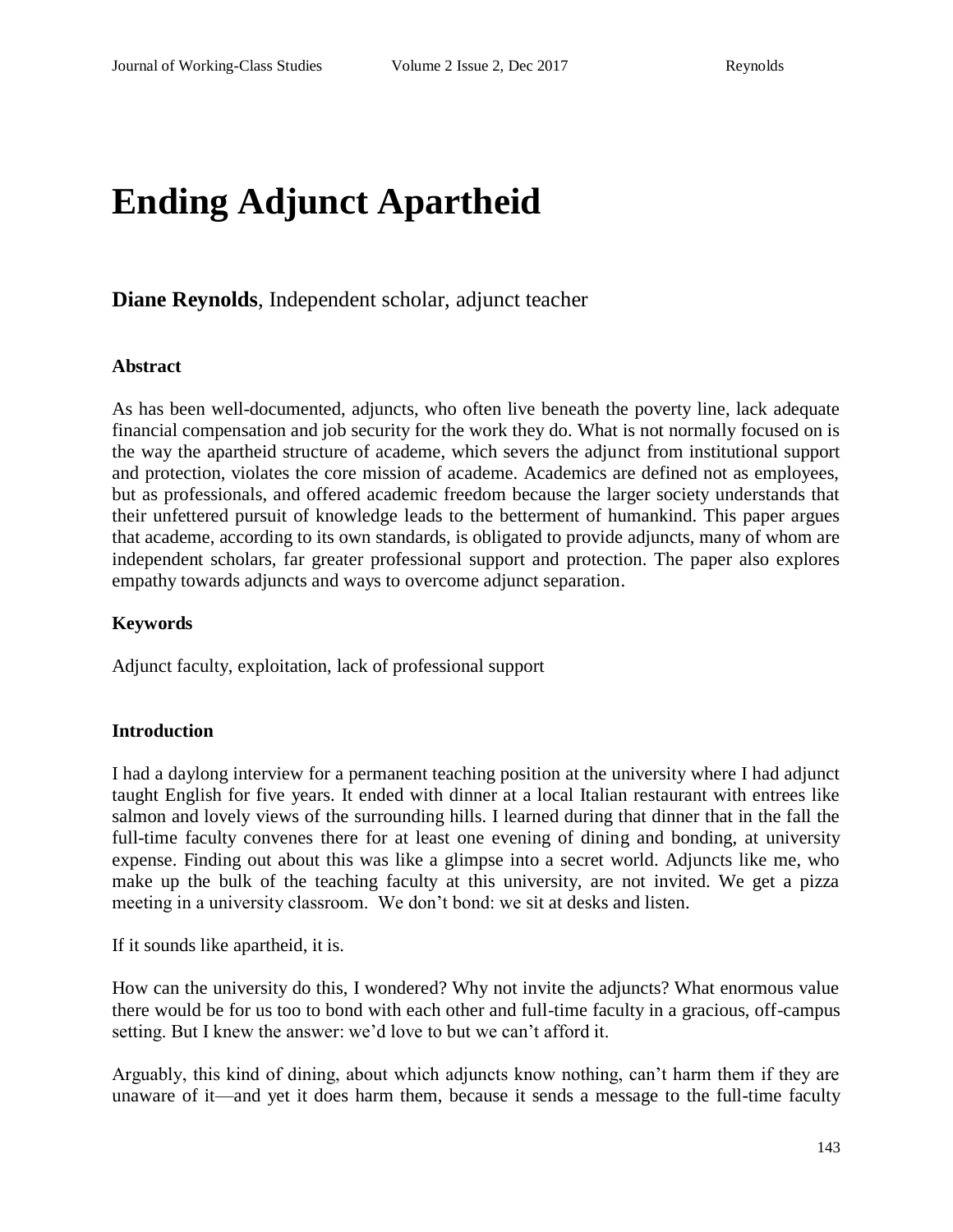about who matters and who doesn't, who is privileged and who is not. It reinforces who has the power and access—and who is powerless and untouchable.

In a better world, we'd all meet on level ground —even if it meant only over pizza.

I didn't get hired for the full- time job. Though I was the candidate 'left standing' at the end of the process, the hiring committee at the last minute got permission to bring in a younger male to interview. They hired him.

I have discovered that like Fanny Price in Jane Austen's *Mansfield Park*, an adjunct often finds

her feelings disregarded, and her comprehension undervalued … [while experiencing ] the pains of tyranny, of ridicule, and neglect. … (Austen, 1814, p. 152)

Fanny, the poor relation adopted into the rich Bertram family, has a status position similar to that of an adjunct. Fanny was not a servant and was offered the same education as her richer female cousins, but not with the secure expectations of income, marriage and benefits—and little possibility of ever being anything but the poor relation, spending her days holding the other end of her aunt's embroidery. One thinks as well of Sonya in *War and Peace*, who is expected—and does– give way in marriage when Nicholai needs to marry wealth. It seems only natural she should be content to spend her life as a poor dependent. Academe can also be deeply debilitating in ways that have often been outlined, and which academe, I will argue, is *professionally obligated* to work to ameliorate.

This article will not focus on rehearsing, except in brief, the well-seasoned litany of adjunct woes, nor the intersectionalities that make the work a dead-end job for most adjuncts, who become trapped through age and gender. Instead, using Martha Nussbaum's work in *Upheavals of Thought: The Intelligence of Emotions*, Henry Giroux's 'The Culture of Cruelty,' and Václav Havel's 'The Power of the Powerless,' this article will move beyond the exploitation to explore why, as documented by Warnock, after more than 30 years of the same stories and the same hand-wringing, the plight of the adjunct has only worsened– and to suggest what we might do about it. I will examine why adjuncts are sometimes considered to not be worthy of compassion and how the larger system of lying and cruelty applied to the working class in this country supports adjunct exploitation and undermines academe as a whole. Finally, the article will attempt to hold tenured academics' feet to the fire to urge them to move past the 30 years of *verbal* expression of support by arguing that professional scholars have a moral and *professional responsibility* to engage in *actual action* on behalf of their adjunct colleagues. As Neil Hamilton and Jerry Gaff put it: 'Personal conscience—that is, awareness of the moral goodness or blameworthiness of one's own intentions and conduct together with a feeling of obligation to be and to do what is morally good—is the foundation on which each member of a peer-review profession builds an ethical professional identity'. '<sup>1</sup> (Hamilton & Gaff, 2009).

<sup>&</sup>lt;sup>1</sup> 'Professional education engages students and practicing professionals over a career to develop personal conscience in a professional context. Personal conscience in a professional context requires each professional to internalize (1) the ethics of duty—the minimum standards of professional skill and ethical conduct below which the profession will impose discipline; (2) the ethics of aspiration—the core values and ideals of the profession; (3) the peer-review duty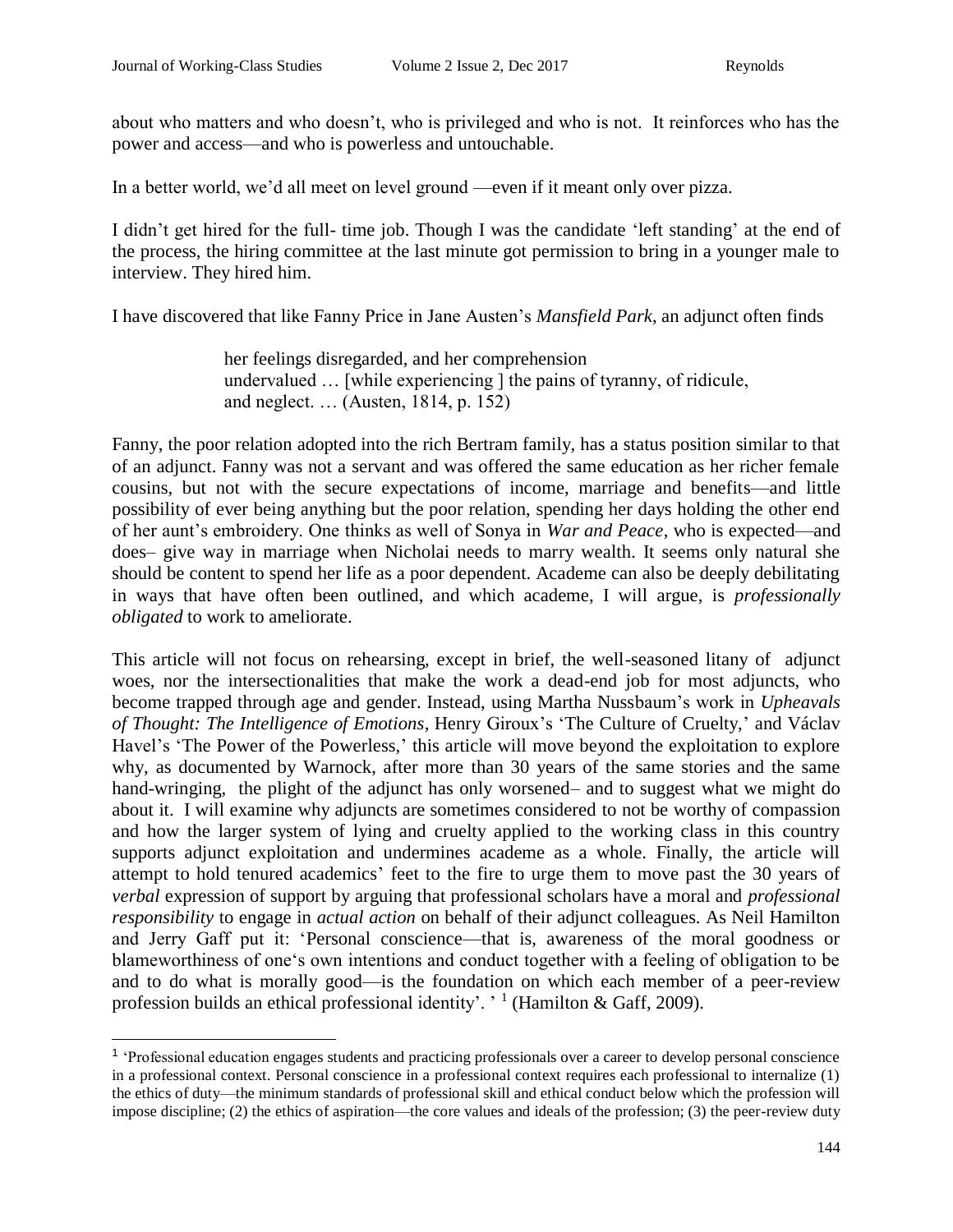## **The Plight: A Profession at War with Itself**

The plight of the adjunct has been well documented, as below:

… the availability of full-time tenure-track positions has declined by 50% over the past 40 years with tenured and tenure-track faculty making up a scant 29% of the academic workforce (American Association of University Professors 2016). Women and faculty of color are overrepresented in contingent positions (Bousquet 2008) and Soria (2016) … Adjuncts and contingent faculty often teach classes at multiple institutions, earning poverty-level wages for the equivalent of a full-time teaching load. The increased reliance on adjunct labor reinforces and accentuates class hierarchy in academia, treating adjuncts as 'second class citizens' thereby weakening faculty governance and reducing graduation rates (Bettinger and Long 2004, p. 2). Apart from being underpaid, adjunct professors suffer from the stress, anxiety, and depression that accompanies the lack of respect and uncertainty of the position (Reevy & Deason 2014). Adjunct professors are less likely to engage in scholarship, largely because they lack the time and resources to do so (AAUP 2016). Wilson (2006, p. 164) argues that through the increased reliance on invisible and devalued adjunct labor, 'exploitation becomes normative' on the college campus. … increasingly this has become the new normal for working-class academics. (Warnock 2016).

As described above, adjuncts lack job security and any reasonable path to advancement (ie, they are trapped in dead end jobs), are denied the benefits that encourage and support scholarship, and have no role in the self-governance integral to the profession, despite comprising about half of it.

Warnock asks

 $\overline{a}$ 

Indeed, when it comes to the possibilities of upward mobility in the contemporary higher education climate marked by mounting debt burdens and rampant exploitation of adjunct faculty, it bears to question if the term working-class academic truly remains a contradiction in terms. (2016)

That so many college and university faculty survive in sub-altern situations jeopardizes the ethical foundations of academe, and I will repeat Hamilton and Gaff's description of that foundation:

Personal conscience—that is, awareness of the moral goodness or blameworthiness of one's own intentions and conduct together with… a feeling of obligation to be and to do

both to hold other members of the profession accountable for meeting the minimum standards of the profession and to encourage them to realize the core values and ideals of the profession; 5 and (4) the concept of fiduciary duty where the professional's self-interest is overbalanced by devotion to the person served and the public good in the profession's area of responsibility (Hamilton & Gaff, 2009).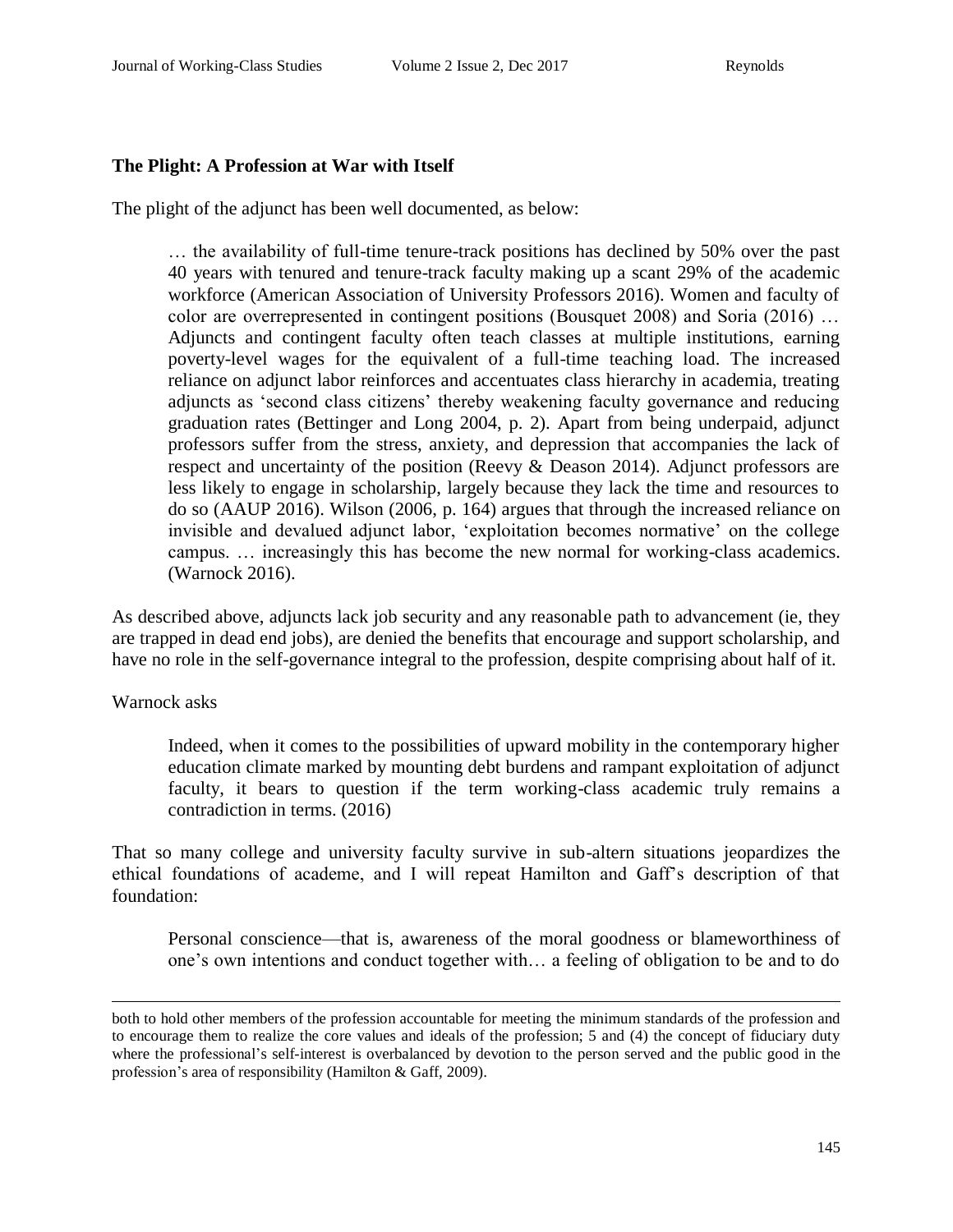what is morally good—is the foundation on which each member of a peer-review profession builds an ethical professional identity. Professional education engages students and practicing professionals over a career to develop personal conscience in a professional context (2009).

Hamilton and Gaff note that the ability to perform *ethical* scholarship is the rationale behind academic freedom and faculty self-governance. What this means is that job security, time and resources for scholarship, and the protected right to pursue one's own line of scholarship is not simply a God-given right. It is given in exchange for and in protection of ethical professional behavior that is expected to benefit the wider society. It is the reason why university faculties resist market-driven metrics, and is, in fact, *why professional academe exists at all.* Hamilton and Gaff quote the 1915 Declaration of Principles of the American Association of University Professors:

It is conceivable that our profession may prove unworthy of its high calling ['the creation and dissemination of knowledge'], and unfit to exercise the responsibilities that belong to it. . . . And the existence of this Association . . . must be construed as a pledge, not only that the profession will earnestly guard those liberties without which it cannot rightly render its distinctive and indispensable service to society, but also that it will with equal earnestness seek to maintain such standards of professional character, and of scientific integrity and competency,… as shall make it a fit instrument for that service (2009, 291).

Hamilton and Gaff point to the sharp rise of contingent faculty as a threat to academic freedom and self-governance, both of which they understand as foundational to ethical scholarship—ie, as creating conditions that threaten the foundational reasons the profession exists.

However, academe's professional ethical commitment is broader than merely a commitment to sound scholarship. Academe works to safeguard ethical scholarship not merely to produce ethical scholarship, but because academe believes it can be an important part of creating an ethical society, a society which, in the words of Catholic Worker founder and social justice champion, Dorothy Day, makes it easier for people to be good. In other words, academics should not be doing research in a vacuum. Academics should not want the academic freedom to publish findings that, for example, cigarette smoking leads to lung cancer (even if that disturbs the bottom line of university's corporate donor), simply to publish those findings as sound scholarship or to earn tenure: we want those findings to influence the larger society for the better by changing its behavior. Likewise, we are granted academic freedom to be able to study climate change or Marxist labor theory or feminist readings of Jane Austen not just to publish beautiful papers or secure book contracts but to contribute to building a more just and healthy society, even if offends political, corporate or religious donors. The ethical concerns of scholarship cannot be reasonably divorced from the ethical concerns of the larger society. The end goal of scholarship *must* be to influence praxis. Otherwise the scholarship is pointless and even counterproductive, by siphoning talent and energy from useful activities.

Thus, the *scholarly* ethic that justifies the very existence of academe as a profession puts it under an obligation to practice *real world* ethics—and that means, at the very least, to advocate actively for the rights of adjuncts as fellow academics so that we can also function ethically and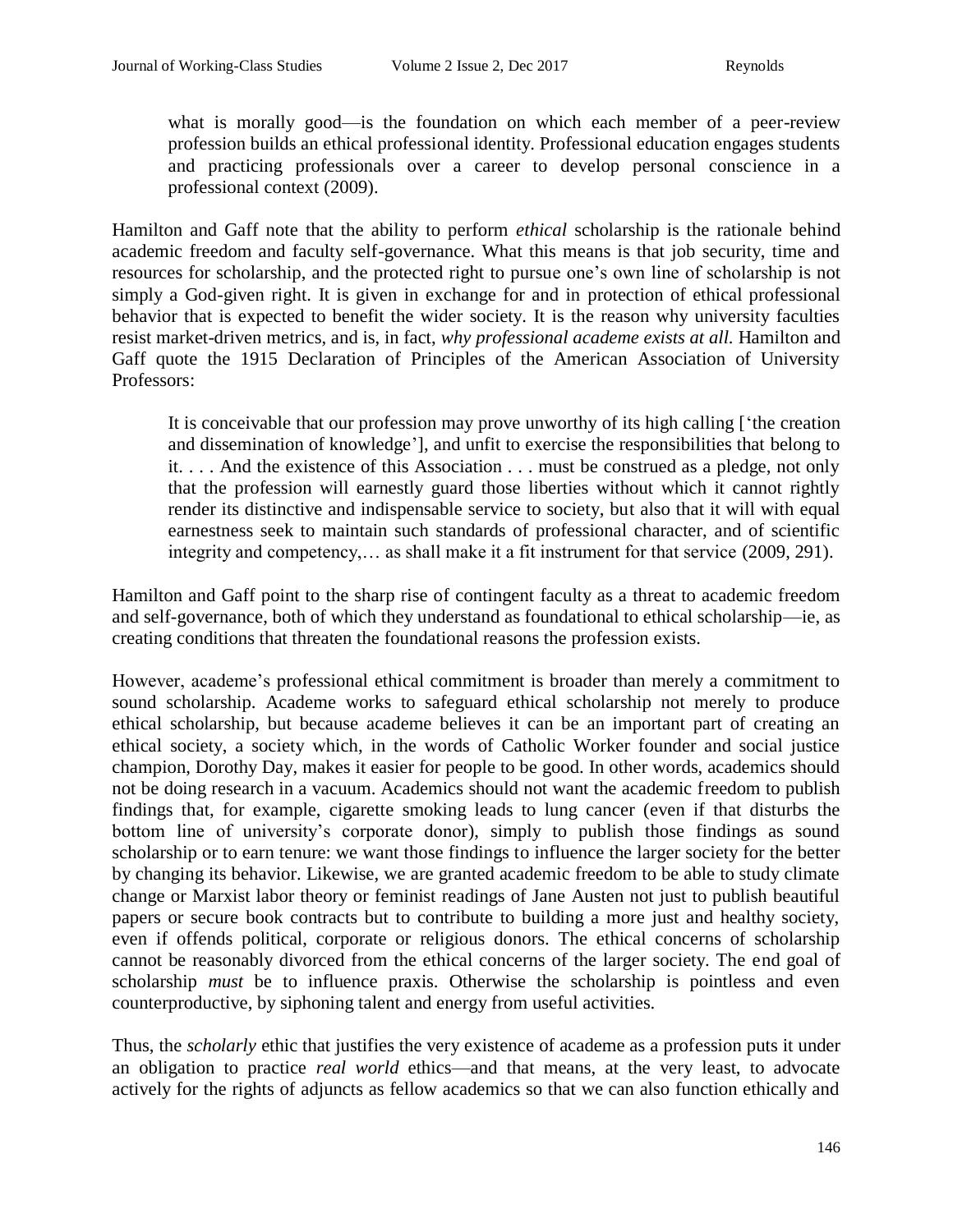reasonably within our profession. Right now, too many adjuncts like myself are publishing under adverse circumstances that threaten to undermine the quality of our scholarship through lack of time, resources and institutional support—and thus threaten the quality of our profession. Most of us go to great effort to ensure the quality and integrity of our work, but the conditions under which we function do nevertheless endanger that work, leading even to the possibility of it not being done at all—the work that is the *core mission* of our profession. But beyond that, even for adjuncts who simply teach, which is an enormously important component of our job, the ethical principles undergirding the raison d'etre of our profession demand more than mere handwringing and capitulations to free market forces. To do their work, adjuncts need the kind of professional environment that fosters both good teaching and scholarship—and, more fundamentally, a situation that allows them, as human beings, dignity, security and a living wage. If we take seriously academe as an ethical realm, this is not a negotiable. But how do we get the point where we can begin to work seriously for adjunct rights and inclusion?

## **Growth of Compassion**

 $\overline{a}$ 

Nussbaum's *Upheavals of Thought: The Intelligence of Emotions* argues that developing compassion is a necessary precondition to social change. She defines compassion as 'a painful emotion occasioned by the awareness of another person's undeserved misfortune.' (Nussbaum, 2001, p. 301). Compassion reflects the point of view of the witness to suffering and has two 'cognitive requirements:' that the sufferer's plight be serious and undeserved.  $2[2]$ 

Nussbaum notes that Aristotle found occasions for compassion in 'reversals of expectations' and 'absence of good prospects' (2001, p. 307). In modern times, she adds, discrimination and 'role strain,' such as single parenting, also have been documented to create compassion.

Adjuncting appears compassion worthy because it does often reflect 'reversals of expectations,' and 'absence of good prospects.' It also involves 'role strain' as adjuncts struggle to perform without such basic supports as office space, other colleagues to talk to, or even access to paperclips. Many adjuncts have PhDs and have published scholarly books (which their tenured peers from an earlier era may not have done)—and yet are working precariously from semester to semester as adjuncts, doubtless a 'reversal of expectation.' In addition, once one is caught in the maw of adjuncting, and particularly as one begins to age, one's 'good prospects' rapidly begin to fade.

Yet isn't the adjunct's suffering deserved? Aren't adjuncts culpable in 'bringing it on themselves?' Nobody lies to us about the rules of the game. Nobody promises an adjunct a better future. Graduate students are reminded repeatedly of bleak job markets. I have been informed more than once as an adjunct that nothing is owed me. Don't we enter into the situation with our eyes open? Haven't we made our choice? Doesn't compassion end at this point?

Like a poor relation in a rich household, or a nineteenth-century governess in a wealthy home, the life of an adjunct can look comparatively comfortable to outsiders. To be teaching in a

<sup>&</sup>lt;sup>2</sup> Nussbaum describes empathy as different from compassion: Empathy is imaginatively reconstructing another's experience, but a malevolent person may enjoy another's distress (2001, p. 302).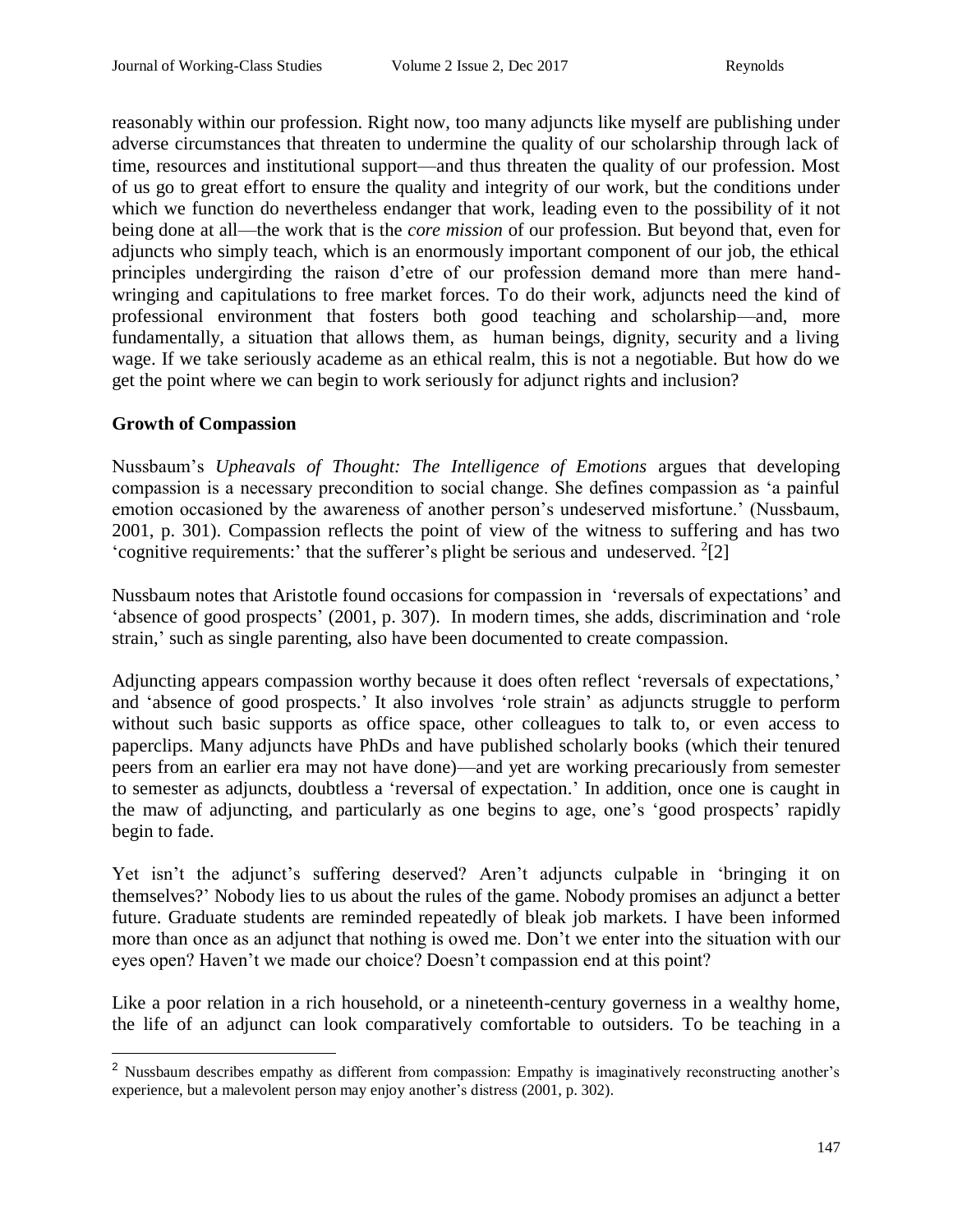college classroom does not carry the same dramatic weight of the suffering cotton mill worker depicted in *Capital*:

Children of nine or ten are dragged from their squalid beds at four a.m. and compelled to work until ten, eleven, or twelve at night, their limbs wearing away, their frames dwindling, their faces whitening … (Marx, 1867)

Despite the fact that adjuncts sometimes sell their blood, collect food stamps, and carry punishing work loads of six or seven courses divided between far flung campuses for starvation wages while holding down other jobs, the work is ostensibly professional—and it carries intrinsic rewards.

In what Henry Giroux calls a 'culture of cruelty,' the first line of defense in the hardening of the heart against the adjunct or other contingent worker is to blame him or her. As Giroux puts it:

A ruthless form of neoliberalism … has stripped economic activity from ethical considerations and social costs. …. in a society in which the quality of life is measured through market-based metrics, such as cost-benefit analyses, it becomes difficult for the public to acknowledge or even understand the cost in human misery and everyday hardship that an increasing number of people have to endure. ... in a culture of cruelty, the discourse of disposability extends to an increasing number of groups that are considered superfluous. …..Underlying this form of neoliberal authoritarianism and its attendant culture of cruelty is a powerfully oppressive ideology that insists that the only unit of agency that matters is the isolated individual. Hence, mutual trust and shared visions of equality, freedom and justice give way to fears and self-blame reinforced by the neoliberal notion that individuals are solely responsible for their political, economic and social misfortunes (2017, para 1).

This is the unspoken assumption everywhere I have adjuncted: you, adjunct, knew what you were getting yourself into. Therefore, you have forfeited the right to expect more. Yet no longterm adjunct I know of willingly accepts their situation as is: every single one, given the choice, would chose a secure job in academe, even at the same pay. And nobody I have ever spoken to understands adjuncting as anything but arbitrary: when an adjunct with two well-received scholarly books works for a fraction of the pay beside a tenured faculty member who hasn't published more than three articles and none in two decades, nobody argues a meritocracy. As with our poor relations Fanny and Sonya, contemporary academe is often simply the luck of draw. And in a less ruthless society, this would engender both compassion and action.

## **Hierarchy**

Referencing Rousseau, Nussbaum notes that 'social distinctions of class and rank' are 'especially keen in situations of hierarchy, where a privileged group defines its prospects as vastly superior to those of the inferior, and even gets to the point of thinking itself invulnerable.' (2001, p. 342). Aristotle likewise thought people would lack compassion if they felt the they were 'above suffering and ha[d] everything;' (Nussbaum, 2001, p. 315) in other words, if they believed that the situation couldn't happen to them. To experience compassion, we need to see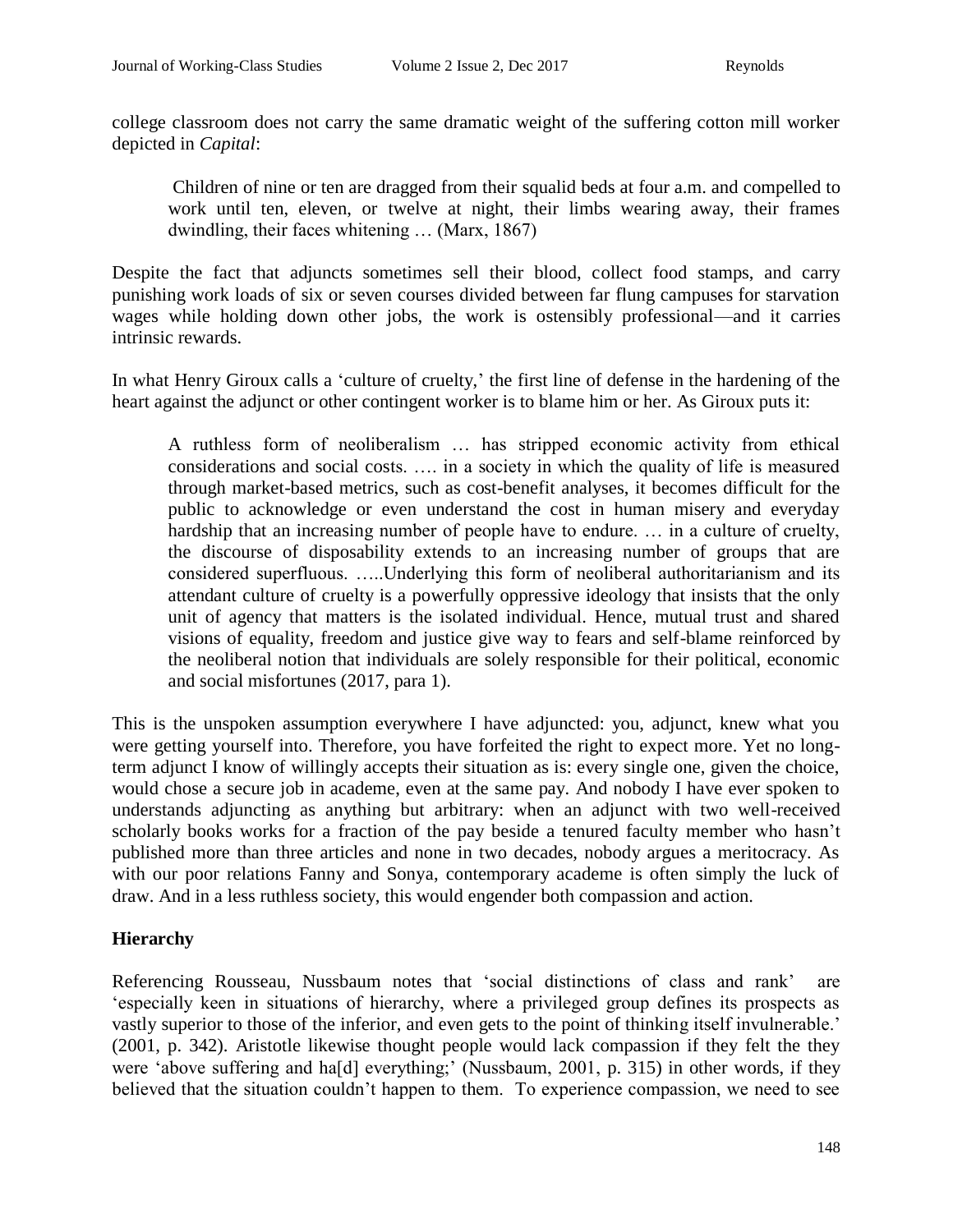the sufferer as somehow like us. That's why those who wish to withhold compassion and teach others to do the same try to portray the sufferers 'as altogether dissimilar in kind and in possibility' (Nussbaum, 2001, p. 319). Nussbaum, not surprisingly, cites the Nazi characterization of the Jew as vermin to support her argument. It's no mystery either that the distinct and often arbitrary hierarchies in academe lead to a situation in which the lives of the tenured can feel far distanced from those of the adjunct, creating a barrier to identification. Anecdotally, I have more than once seen the flick of the wrist and heard the tone of derision in which a tenured or tenure-track faculty says 'oh, we can always get an adjunct.' Adjuncts in my experience often function as an untouchable class, the academic equivalent of jobs emptying the chamber pots: I have been hired to teach developmental classes simply because no full-time faculty wanted to touch them.

According to Nussbaum, both Rousseau and de Toqueville show that empathy is 'profoundly influenced by the ways in which institutions situate people in relation to one other: sharp separations impede these mechanisms, and similar situations promote them' (2001, p. 405).

Further, Nussbaum cites C. Daniel Bateson's studies of compassion and helping behavior, in which one set of volunteers is told to have an empathic and imaginative connection with sufferers; the other set is told to focus on the technical details of the suffering. Not surprisingly, empathy engenders more compassion. Certainly, the extent to which the business model is used to justify treating adjuncts as 'widgets' leads to a lack of empathy—even the term 'adjunct,' rather than 'professor,' can buttress dehumanization. Adjunct … android … can one say 'oh, we can always get a professor,' with the same lack of identification?

## **Shame and Disgust**

Other impediments to offering adjuncts a path up the career ladder to permanent positions with security, benefits and esteem are two emotions Nussbaum identifies as stumbling blocks to compassion: shame and disgust—and what she calls 'the adaptive response' to these (2001, p. 309).

The extent to which a collective experience of shame and disgust is projected onto the adjunct is difficult to prove beyond the intuitive—Nussbaum cites Theweleit's work on the Nazis and clearly the vast majority of academics don't share the pathologies of hardcore fascists. However, in Nussbaum's grammar, shame, an inner experience of unworthiness or failure, can lead to a disinclination to identify with adjuncts who may be seen as the physical embodiments of this failure. Likewise, the disgust reaction, a human emotion meant to safeguard people from danger, can function to cause people to distance themselves from what Nussbaum calls vulnerability and mortality. Julie Kristeva states this more forcefully in her writing on abjection, locating the abject in the corpse, 'The corpse, seen without God and outside of science, is the utmost of abjection. It is death infecting life.' (Kristeva, 1982, p. 4). Adjuncts often perceive themselves as ghosts, ie the dead (though not with entirely the same symbolic function as Kristeva's corpse); nevertheless, we float in semi-invisibility and semi-humanity on college campuses (Charbonneau & Rice, 2003) What are adjuncts but people of vulnerability and uneasy reminders of precariousness, Nussbaum's symbols of disgust? Nussbaum contends, disgust can be used to say: 'We need a group of humans to bound ourselves against …' (2001, p. 347). The repulsion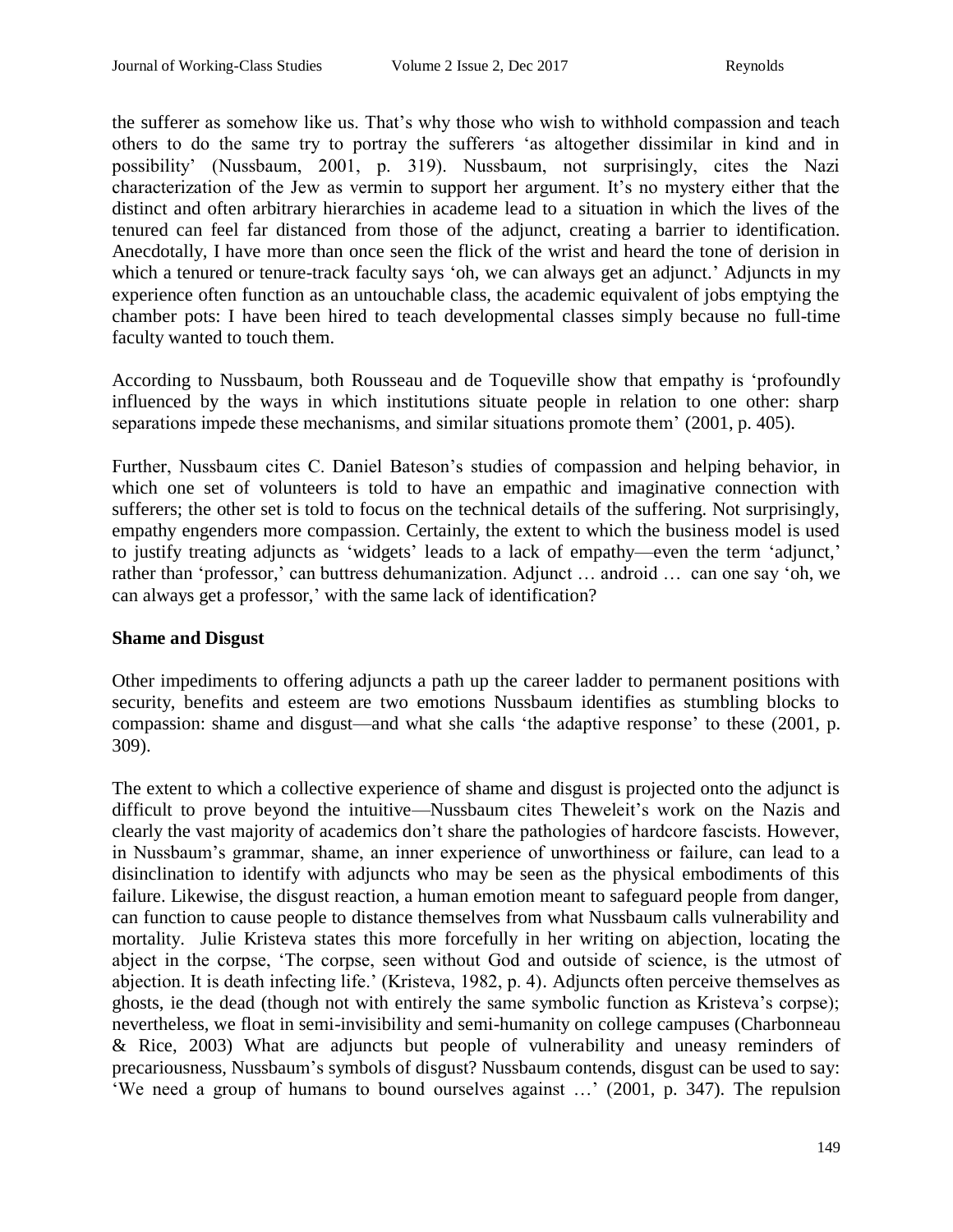adjunct status can engender plus the possibility of full-time academics bonding against them, works against compassion.

Further, and perhaps most importantly, adjuncts internalize shame and disgust. As Nussbaum puts it 'suffering and deprivation 'corrupt' perception: 'They often produce adaptive responses that deny the importance of the suffering; this is especially likely to be so when the deprivation is connected to oppression or hierarchy, and taught as proper through … cultural channels' (2001, p. 309).

Or as a *New York Times* op-ed piece put it, while discussing Hillary Clinton and all women in general, but with a sentiment as applicable to adjuncts: 'And there's the biting isolation of concluding it must be you who is terribly and irredeemably flawed, and the gut-punch that comes when others agree by demeaning or humiliating or threatening you — you, who individually and obviously does not belong here …' (Filipovic, 2017)..

Yet universities, knowing the situation in academe, continue to offer graduate slots far in excess of job market demand for tenure track positions. Do universities have a responsibility in this instance to look beyond their own bottom lines? Should they not be limiting graduate students to numbers that can reasonably expect jobs, then after that hiring full-time positions from the existing surplus pool of people with advanced degrees rather than using exploited graduate student labor? Are they not complicit in creating a situation they then disavow?

## **Thinking Post-Academe?**

Havel's 1978 essay 'The Power of the Powerless' may provide a way forward. While Havel describes a situation in many ways far different from academe in his analysis of late-phase Soviet totalitarianism – what he calls 'post-totalitarianism' as he experienced it in Czechoslovakia – points of convergence yet emerge.

For instance, in post-totalitarian Czechoslovakia, the government pretended it was still enacting revolutionary ideals—Havel cites the example of the Czech greengrocer putting a 'workers of the world unite' poster in his shop window while both he, and his customers, fully understood they were living under a regime not at all interested in worker aspirations. Likewise, the average adjunct is treated as disposable, less than human, and temporary when the reality is that the system would collapse without adjuncts, adjuncts are human, and many adjuncts work in the same positions for decades as de facto permanent part-time employees. If the poster communicates the fear and abjection of the grocer—the grocer is afraid, Havel argues, not to hang the poster—so the pretense of the 'temporary' adjunct masks the brutality of a system cynically ready to exploit the unlucky academic for a lifetime.

Like the greengrocer, many adjuncts feel they 'must live within a lie.' (Havel, 1978). An adjunct acquaintance of mine, for instance, works for a prestigious liberal arts college. She is intensely frustrated with her status and would like a regular job after her many years of good service teaching upper level literature courses. When a new president came in and asked what could make faculty life better, this adjunct wrote 'a permanent job,' and then was worried she would be fired altogether—for like any adjunct, she is hired course to course with no job security. Her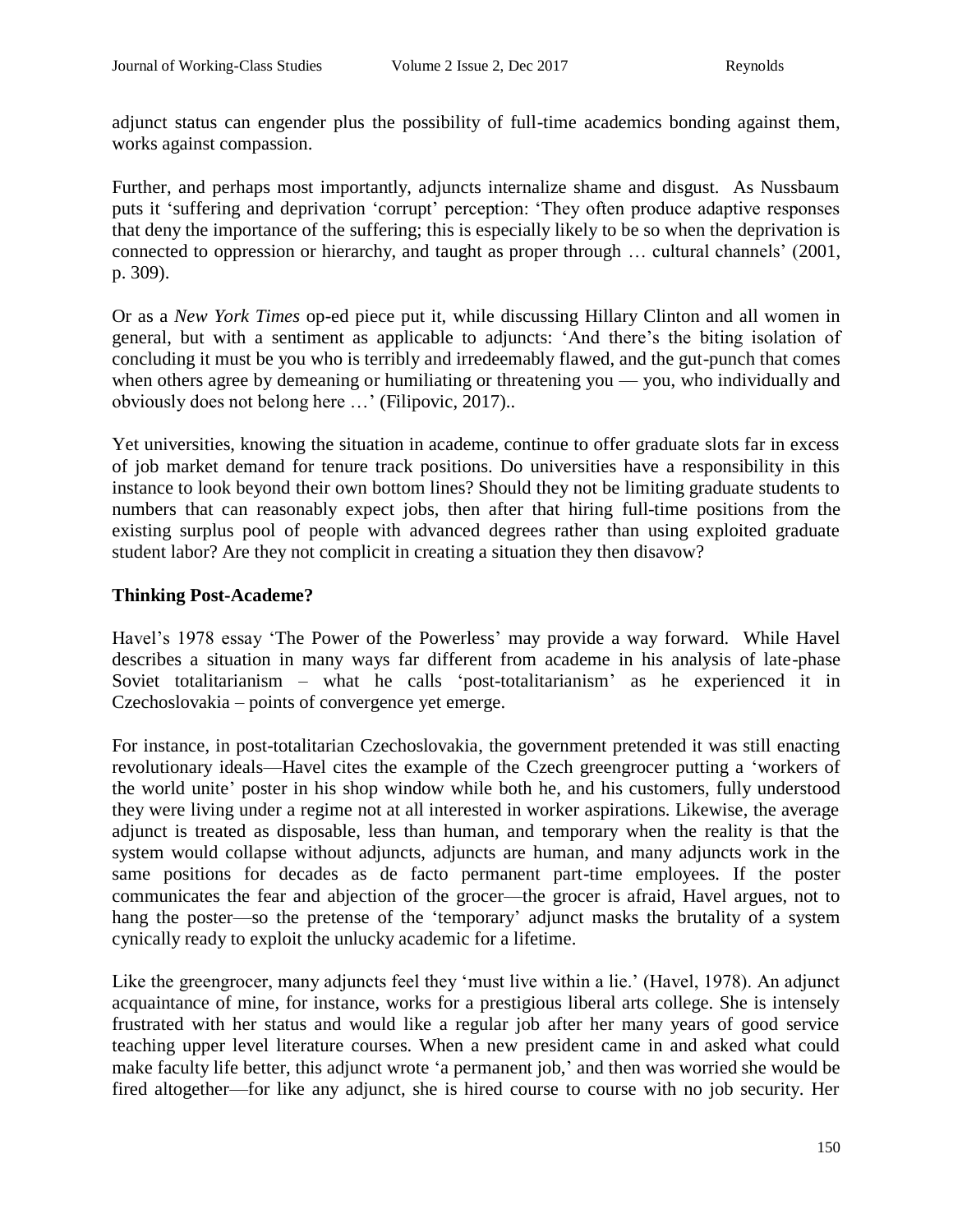campus is now trying to build 'school spirit' and asking for suggestions. Her suggestion is rather than new tee-shirts, make adjunct positions permanent—but she is afraid to say it.

Like post-totalitarian Czechoslovakia, academe is, ironically for a profession that stakes its claim on integrity, as Havel says ' built on lies.' (Havel, 1978).

Havel understood post-totalitarianism as having two possibilities, (1), becoming more of what it already was,

thus inevitably coming closer to some dreadful Orwellian vision of a world of absolute manipulation, while all the more articulate expressions of living within the truth are definitely snuffed out; or (2). the independent life of society (the parallel polis), including the 'dissident' movements, will slowly but surely become a social phenomenon of growing importance, taking a real part in the life of society with increasing clarity and influencing the general situation. (Havel, 1978)

Could the same be said of academe?

## **Changing the System**

The system of adjunct apartheid arguably reinforces barriers and hence shame and disgust. A first step towards changing the system would be for colleges and universities to break down the barriers between full-time faculty and contingent faculty as far as possible. The usual rationale for the existence of adjuncts is financial, yet there are many non-economic or low-economic impact ways to break down walls. Below are low-cost but important gestures:

Actively pursue using respectful language in referring to adjuncts. Call them professors. This costs nothing.

Set up a formal system in which qualified long term adjuncts automatically slot into job openings. This would actually *save* money. The interview process I was involved in with two other candidates cost easily upwards of \$500 in meals alone—and that was before the fourth candidate was brought in. This is extraordinarily important in breaking down barriers: it moves adjuncts from a permanent untouchable class to future colleagues. Here, Jane Austen is instructive. The moment Fanny Price in *Mansfield Park* gets a marriage proposal from a wealthy man, her guardian uncle is no longer 'not seeing' her situation. All of a sudden, she gets a fire in her attic study. Would this no-cost change in adjunct status, subtle as it is, produce similar gains?

Make it mandatory that any conference travel money not used by full-time staff be reserved for adjuncts. Do fundraising to obtain funds to support adjunct scholarship.

In situations where there is office space, don't segregate adjuncts from full-time staff. In one university where I work, full-time professors decided to move to a corridor of offices consciously dedicated to full-time professors. I had previously shared a corridor with them. This then it became designated the 'adjunct' corridor, creating a ghetto.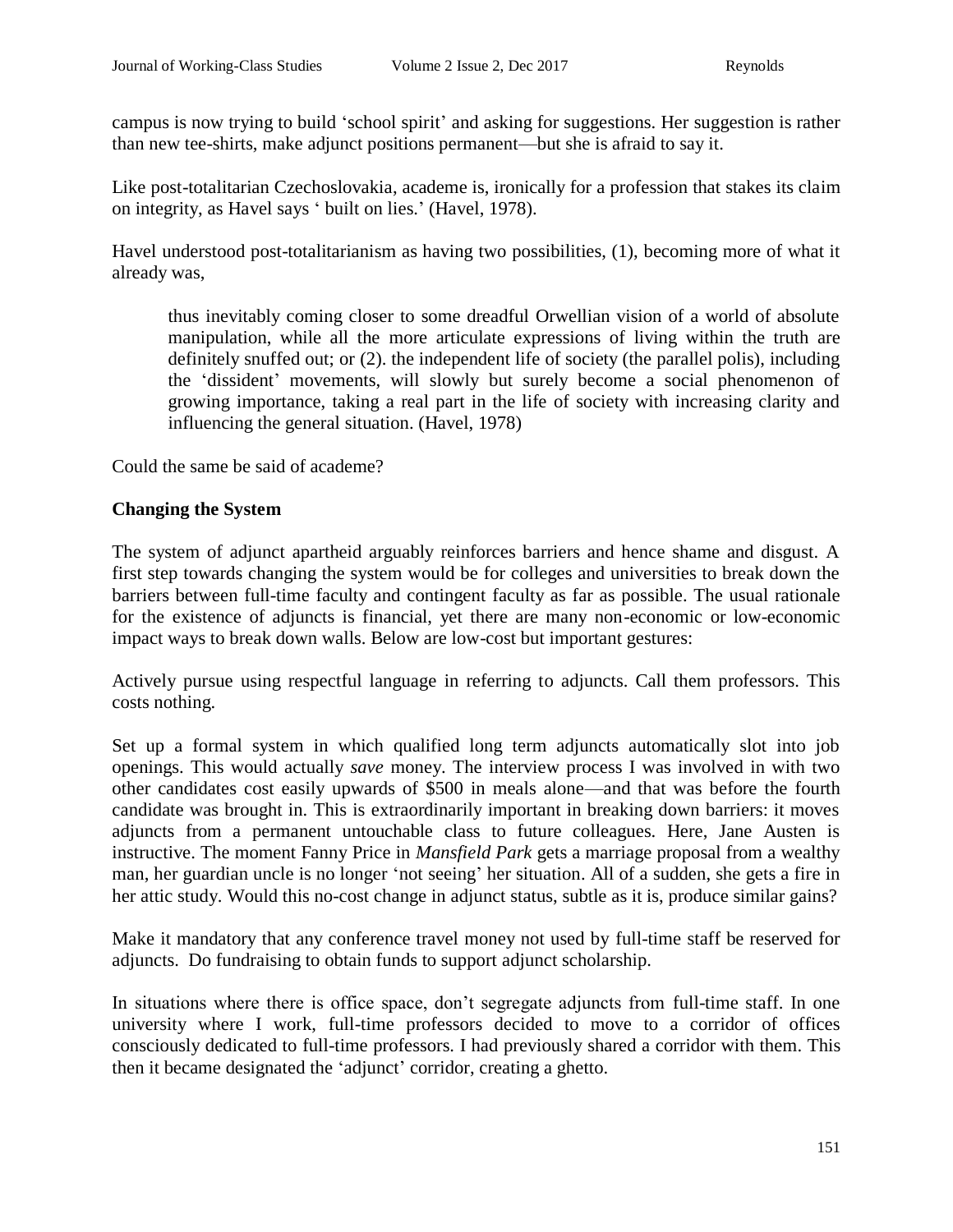Invite adjuncts to faculty meetings and encourage them to attend. Offer them possibilities to serve on committees. Many won't be able to participate in either of these activities, but could be kept apprised with copies of minutes and asked to email their input, which should be taken under consideration and responded to.

If there is a faculty event, invite adjuncts and encourage them to come. Try to understand what the blocks are to adjuncts engaging more fully in the life of any given university.

'Anger,' Nussbaum writes, 'is an appropriate response to injustice.' (2001, p.394). Such anger is based on a sense of unfairness and inappropriateness. In this context, we must express anger in demanding action. We need, writes Nussbaum, to be alert to possibility of 'self-indulgent and self-congratulatory behavior, rather than real helpfulness.' An experience of compassion is not the same as taking steps to change the world. The focus needs to be 'on actions and institutions.' (2001, p. 399) We must not lose sight of nor fail to repeat that academe's raison d'etre is moral and ethical and that this ethic extends to praxis.

'Some-cost' solutions:

Make it as easy as possible for adjuncts to qualify as part-time employees. If a person teaches one course a semester for more than two consecutive semesters, he or she should qualify as a part-time employee.

Proposals to replace adjuncts with faculty with a terminal degree<sup>3</sup> should first include the opportunity for adjunct faculty currently in place to pursue the degree while continuing teaching. As Amy Lynch-Biniek envisions:

We have realized that we are mistreating our adjuncts, and that we were undermining the doctoral degree and our own majors by not exclusively hiring faculty with the terminal degree. So, good news! We're replacing all of our adjunct jobs with teaching-intensive tenure-track jobs! Isn't that great? Since you have an MA, though, I'm afraid, we have to let you go. Bye.

At this point, many of our contingent faculty colleagues have been teaching for decades. After years of poverty-level wages, most don't have the resources to return for or complete the terminal degree. They have loads of teaching experience that won't necessarily help them to get alt-ac jobs. And now they will be unemployed. Legions of them.

This should not be a matter to be figured out later. People's lives and livelihoods should never be an afterthought. (Lynch-Biniek, 2015)

Adjuncts should not expect to lift our status this without the help of others. As Nussbaum writes, we shouldn't 'accept the simplistic contrast between agency and passivity … all dignity being placed on our agency, and passivity being seen as always shameful. After all, it is precisely the refusal to accept passivity … that we have criticized as pathological narcissism, noting that such

<sup>&</sup>lt;sup>3</sup> A 'terminal degree' is the highest degree awarded in a particular discipline.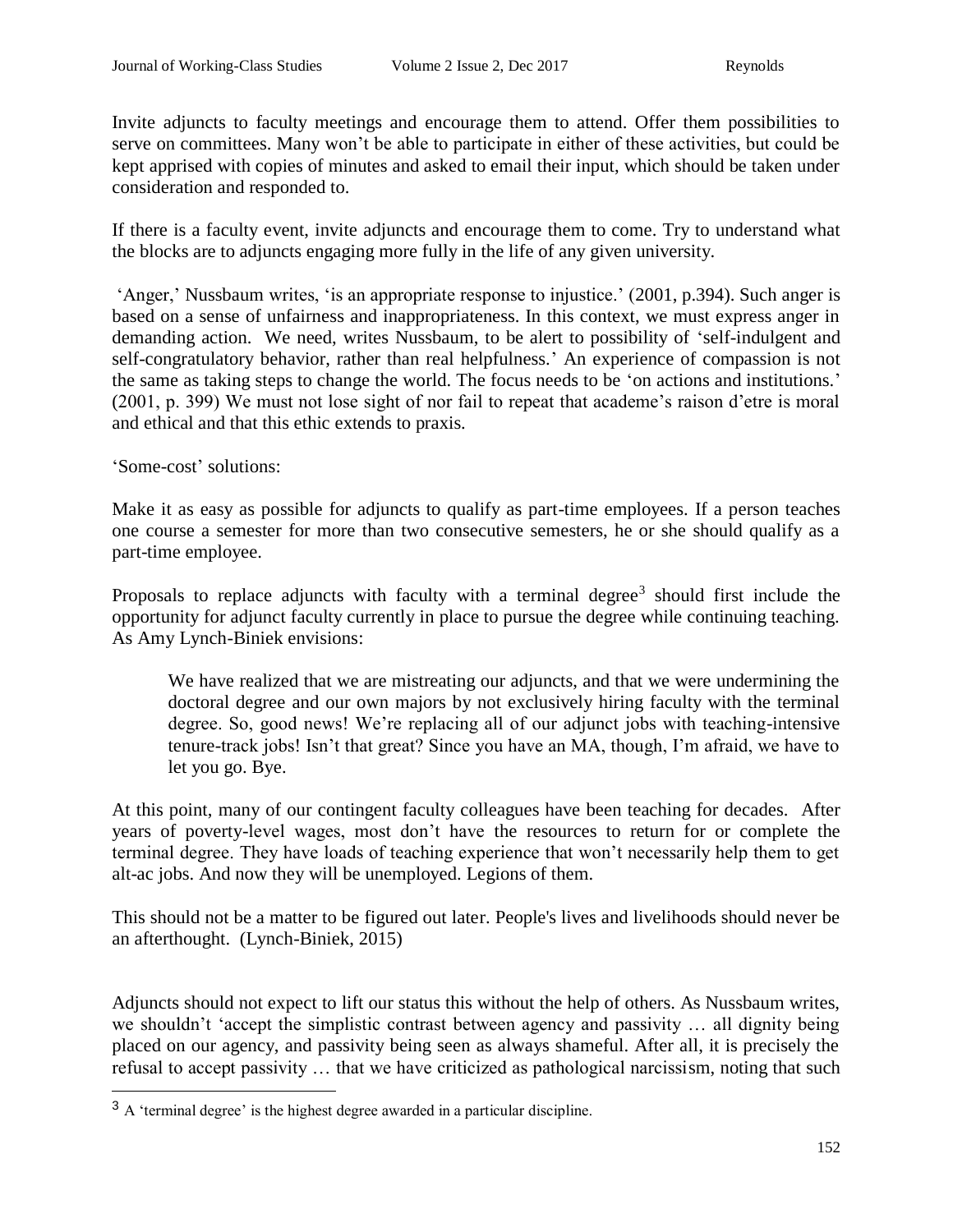narcissism can be extremely in societies that excessively prize manly strength and invulnerability' (2001, pp. 408-09). Adjuncts should, in other words expect help, and not feel undermined by requesting it. Finally, as Nussbaum points out, we need protection: 'Legal guarantees, we think, do not erode agency; they create a framework within which people can develop and exercise agency' (2001, p. 407).

Change for adjuncts will come when adjuncts are fully included in the collective bargaining that represents university faculty, but pre-conditions for this will help the process. Havel discusses what he calls a 'second culture,' the dissident culture that arose alongside the official culture in Soviet client states. Adjuncts need to develop their own parallel culture—and we have not yet done this. To be most useful, this culture, to quote Havel

has an element of universality about it. In other words, it is not something partial, accessible only to a restricted community, and not transferable to any other. On the contrary, it must be potentially accessible to everyone; it must foreshadow a general solution and, thus, it is not just the expression of an introverted, self contained responsibility that individuals have to and for themselves alone, but responsibility to and for the world. Thus it would be quite wrong to understand the parallel structures and the parallel polis as a retreat into a ghetto and as an act of isolation, addressing itself only to the welfare of those who had decided on such a course, and who are indifferent to the rest. It would be wrong, in short, to consider it an essentially group solution that has nothing to do with the general situation … (Havel, 1978).

Hoping to revitalize academe to its ethical promise, this adjunct culture would, to borrow again from Havel, be 'a sign of some kind of rudimentary moral reconstitution'.

provide hope of a moral reconstitution of society, which means a radical renewal of the relationship of human beings to what I have called the 'human order,' which no political order can replace. A new experience of being, a renewed rootedness in the universe, a newly grasped sense of higher responsibility, a newfound inner relationship to other people and to the human community—these factors clearly indicate the direction in which we must go (1978).

The work is ahead: leveling hierarchies, shouldering ethical responsibilities integral to academe and trying to rethink our way to a more humane academy.

## **Author Bio**

**Diane Reynolds**, a journalist and academic, who recently added an Mdiv with an emphasis on writing to her credentials in English literature, in 2016 published a highly-praised book, *The Doubled Life of Dietrich Bonhoeffer*. She adjunct teaches literature, writing, and religion at a number of different colleges and universities. Issues of humane living and creating and studying a humane literature lie at the heart of her academic interests and studies.